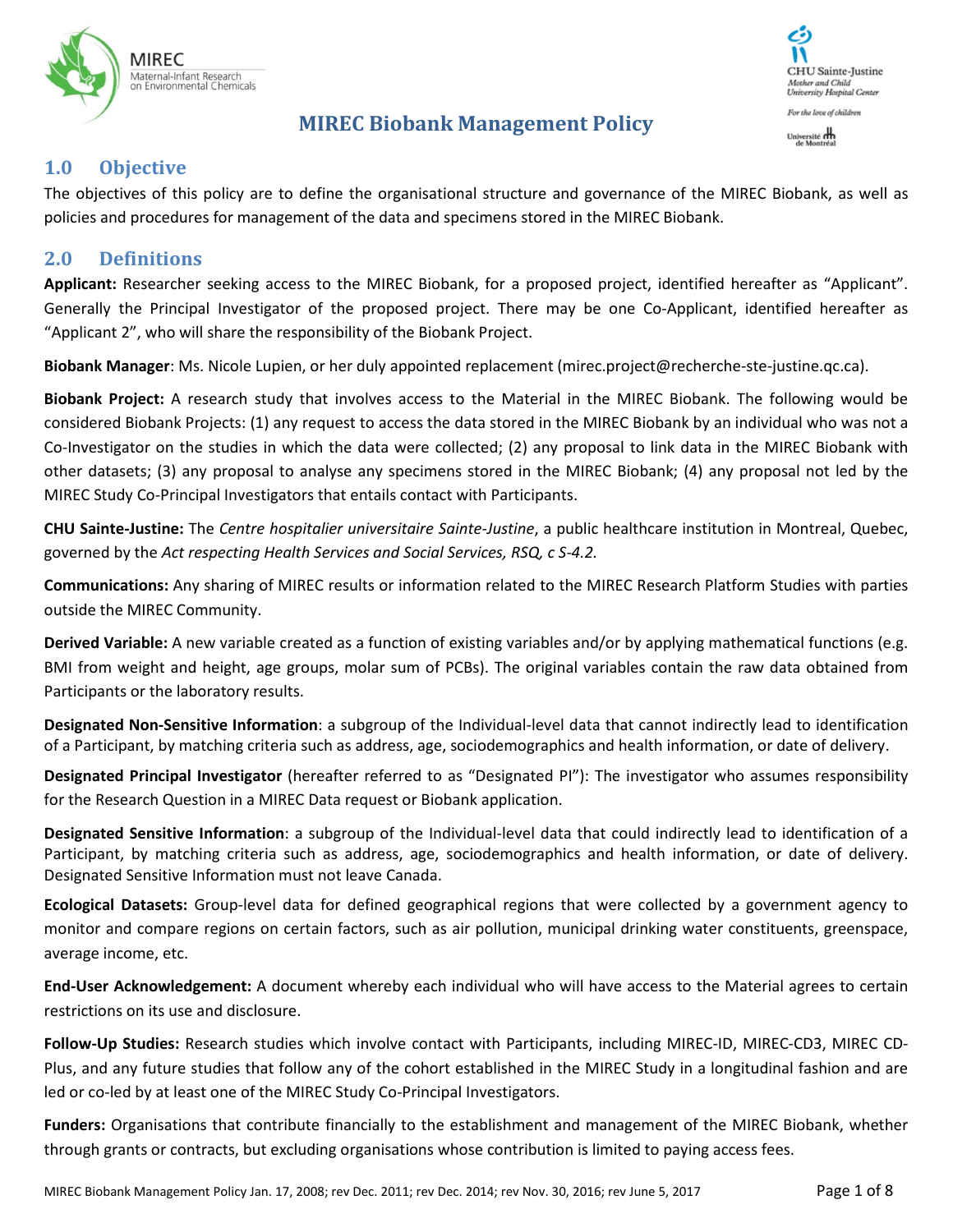**Human Milk Biobank Management Sub-Committee**: A duly constituted committee, composed of Health Canada employees, that is responsible for the specific management of the human milk specimens stored in the MIREC Biobank.

**Individual-Level Data:** information at the level of individual participants. These data include the Designated Sensitive Information as well as the Designated Non-Sensitive Information.

**Internal Data Access:** Access to Individual-Level Data that are not considered a Biobank access. These data are used in a Primary or Secondary Data Analysis.

**Material**: Data and specimens stored in the MIREC Biobank. Examples of specimens include blood, urine, hair, cord blood and meconium. Examples of data include that generated from questionnaires to the Participants, laboratory test results, clinical tests, Biobank Projects, and Derived Variables.

**MIREC Biobank**: A collection of data, biological and environmental specimens obtained in the course of the MIREC Research Platform Studies that have been stored for future research with the consent of Participants.

**MIREC Biobank Access and Utilization Agreement:** A contract between CHU Sainte-Justine and Dr. William Fraser (or his duly appointed replacement) on the one hand, and the organisation requesting access to Material and, when applicable, the individual requesting access to the Material on the other hand, that sets out the conditions under which Material is to be transferred and used by the Applicant, and the obligations of the parties to the Agreement.

**MIREC Biobank Management Committee (hereafter referred to as "MBMC")**: A duly constituted committee with the composition set forth herein that is responsible for the strategic direction of the MIREC Biobank.

**MIREC Community:** Investigators, staff and Trainees involved in MIREC Research Platform Studies.

**MIREC Data:** Information about Participants that includes that obtained from questionnaires, images, clinical tests, medical chart abstractions, physical exams, linkage to external Ecological Datasets (e.g., ambient air pollution, municipal drinking water analysis) and the results of laboratory analysis of their specimens. These data include the Individual-level Data and grouped Data.

**MIREC Publication**: A communication of the results of any of the MIREC Research Platform Studies in the form of a manuscript for submission to a journal or another medium, such as an oral presentation, a poster, a thesis or dissertation.

**MIREC Research Platform Studies:** Research studies that involve the use of Material from the MIREC Biobank, including the original MIREC Study, Follow-Up Studies, and Biobank Projects.

**MIREC Studies:** The original MIREC Study and any Follow-Up Studies that are not Biobank Projects.

**MIREC Studies Investigators:** Investigators that are listed in the protocol of the original MIREC Study or any Follow-Up Studies (MIREC-ID, MIREC-CD3, MIREC-CD Plus, and MIREC-ENDO).

**MIREC Study:** A research study entitled "Maternal-Infant Research on Environmental Chemicals (MIREC): A National Profile of In Utero and Lactational Exposure to Environmental Contaminants" whereby the initial cohort and MIREC Biobank were created.

**MIREC Study Co-Principal Investigators:** William Fraser, Professor, Clinical Epidemiologist, University of Sherbrooke and CHU Sainte-Justine; and Tye Arbuckle, Senior Epidemiologist & Research Scientist, Health Canada; permanent members (or their designates) and co-chairs of the MBMC.

**Participant Identifier (hereafter referred to as "Participant ID"):** A unique numerical identifier comprised of the 2-digit Site number and 3-digit number assigned chronologically at each site (e.g. 01-001).

**Participants:** Parents and their infants/children who participated in the MIREC Study. In Follow-Up Studies or Biobank Projects, Participants may also include informants such as siblings, legal guardians, and school teachers.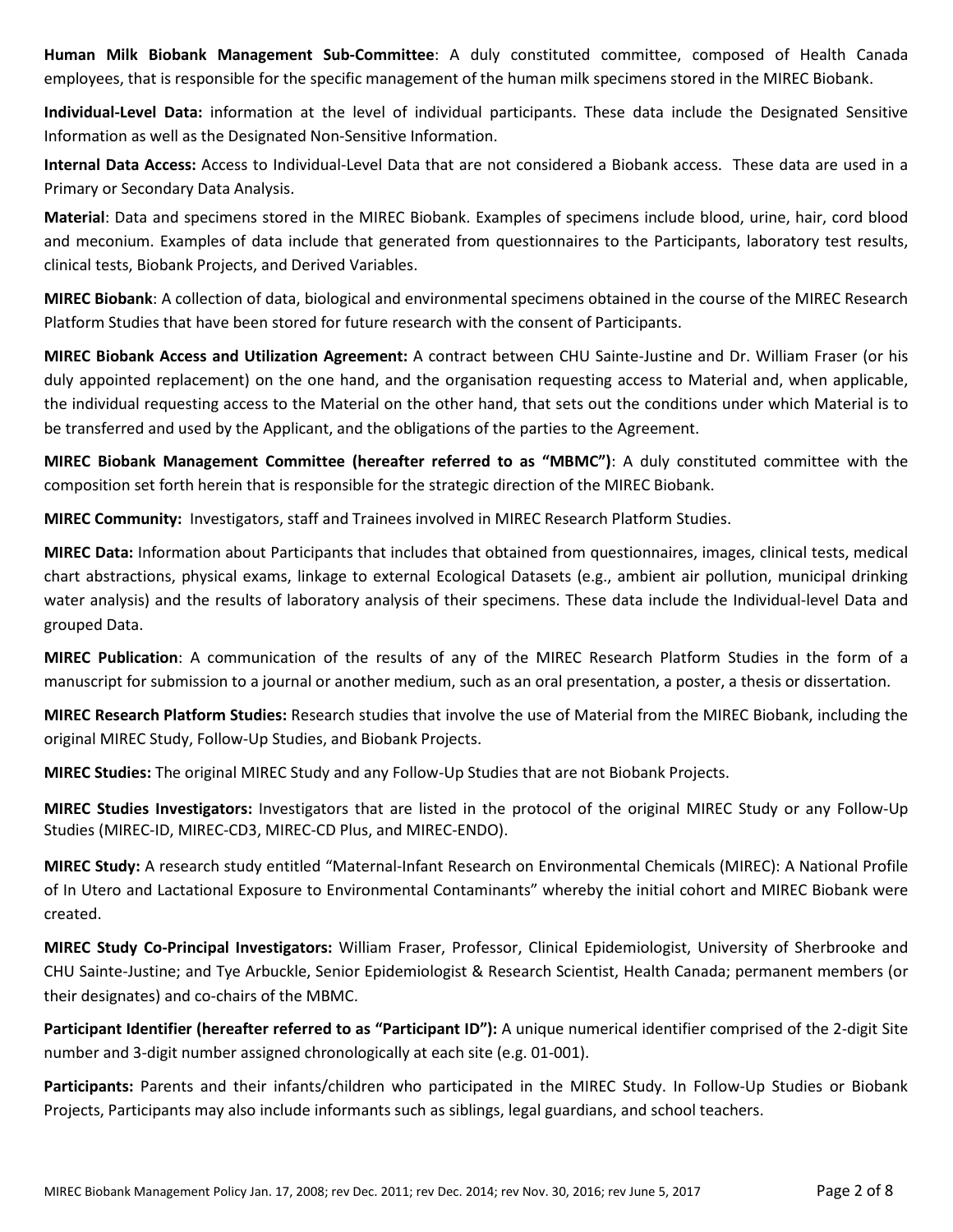**Presentation:** Any disclosure of the results of any of the MIREC Research Platform Studies in the form of a conference abstract, or oral/poster presentation to an audience containing individuals who are not part of the investigative team or the presenter's institution.

**Primary Data Analysis:** Research Questions that were specifically identified in the approved MIREC or Follow-Up Study protocols. Use of MIREC data to answer these Research Questions are considered an Internal Data Access.

**Research Ethics Board (hereafter referred to as "REB"):** A committee constituted in accordance with applicable laws, regulations, and policies that is responsible for the ethical assessment and approval of all research involving human subjects.

**Research Question**: An answerable inquiry into a specific concern or issue that is the first step in developing a research project.

**Secondary Data Analysis:** Data analysis for Research Questions that cross themes and/or were not specifically identified in the approved MIREC or Follow-Up Study protocol, as long as the proposed data analysis involves all of the following: a) the Research Question fits within the scope of investigating the health of mother and infant/child; b) there is no linkage with non-MIREC datasets or new analysis of specimens; and c) the analysis is led by an individual who is a Co-Investigator (or their Trainee) on the MIREC or Follow-Up Study protocol in which the data were collected. Data used in this type of analysis are considered an Internal Data Access.

**Site:** Any institution that recruited or followed Participants in the MIREC Study and/or Follow-Up Studies.

**Site Investigators**: The individual or individuals with overall responsibility for the conduct of the MIREC Study or Follow-Up Studies at a Site.

**Specimens:** Samples of biological or environmental materials obtained from Participants or their environment as part of the MIREC Research Platform Studies.

**Trainee:** An undergraduate, graduate or post-doctoral student, resident or fellow supervised by a MIREC Research Platform Studies Investigator.

## **3.0 Scope**

This policy applies to all individuals and organizations involved in management and governance of the MIREC Biobank, and to all individuals and organizations conducting MIREC Research Platform Studies.

# **4.0 Policy**

The objectives of the MIREC Biobank are to provide a basis for future research on:

- Maternal and child exposure to priority environmental chemicals;
- Fetal growth, pregnancy and the health of mothers and their infants;
- Health risks, if any, that are associated with measured concentrations of chemicals; and
- Potential mechanisms of toxicity and markers of susceptibility for adverse pregnancy and child outcomes.

To support these objectives, the MIREC consent for Future Research on Stored Biological Samples obtained from Participants is broad enough to support a range of research on new emerging contaminants, fetal growth, pregnancy and the health of mothers and their children.

The MIREC Biobank is managed in accordance with the highest ethical standards and the principles set forth in:

- The Quebec *Charter of Human Rights and Freedoms, CQLR, c C-12 , <http://canlii.ca/t/hxt9> retrieved on 2014-10- 15;*
- The *Canadian Charter of Rights and Freedoms, <http://laws-lois.justice.gc.ca/eng/const/page-15.html> retrieved on 2014-10-15;*
- The *World Medical Association Declaration of Helsinki: Ethical Principles for Medical Research Involving Human Subjects, <http://www.wma.net/en/30publications/10policies/b3/17c.pdf> retrieved on 2014-10-15;*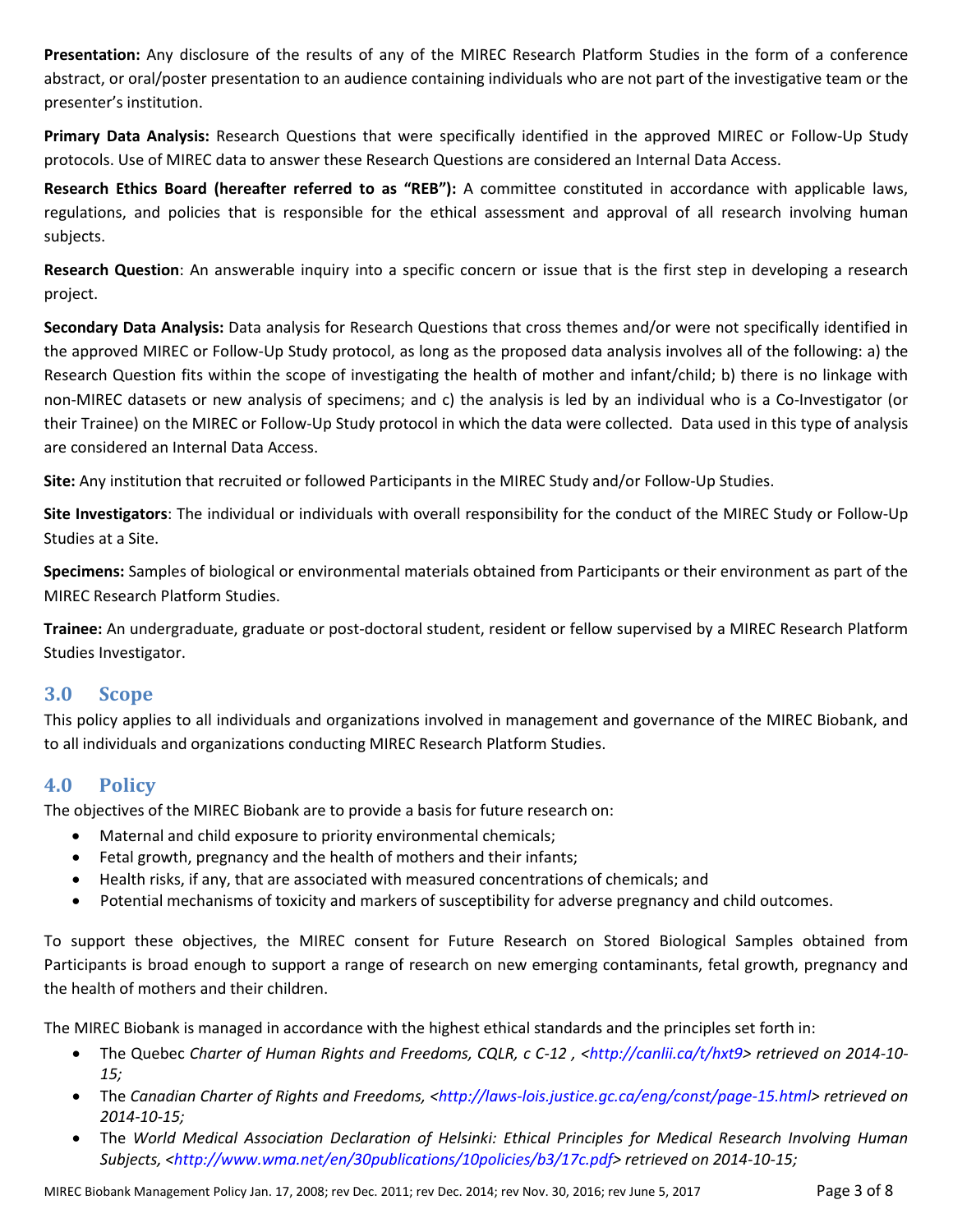- The *Universal Declaration on Bioethics and Human Rights* (UNESCO)*, <*http://unesdoc.unesco.org/images/0014/001461/146180E.pdf*> retrieved on 2014-10-15;*
- The *Tri-Council Policy Statement: Ethical Conduct for Research Involving Humans, <http://www.pre.ethics.gc.ca/pdf/eng/tcps2/TCPS\_2\_FINAL\_Web.pdf> retrieved on 2014-10-15;*
- The *CIHR Best Practices for Protecting Privacy in Health Research, <http://www.cihr-irsc.gc.ca/e/29072.html> retrieved on 2014-10-15.*

## **4.1 Guiding Principles for Granting Access**

The MBMC makes its decisions, including decisions relating to the future direction of the MIREC Biobank, on the basis of these standards, objectives and the best available scientific evidence. Only research studies that entail, at most, a minimal risk to Participants will be granted access to the MIREC Biobank.

The criteria for granting access include:

- feasibility;
- scientific value;
- minimal risk;
- availability of Material;
- contribution to the MIREC Research Platform Studies;
- public health importance to Canadians.

The MIREC Biobank is managed on a not-for-profit basis. The MBMC sets access fees with a view to covering the costs of operating the MIREC Biobank. To help preserve the integrity and volume of the specimens for future users, part of the access fees will pay for the micro-aliquoting of specimens.

## **5.0 Procedures**

## **5.1 Access**

## *5.1.1 General Conditions*

No one may access the MIREC Biobank and conduct Biobank Projects unless they have first obtained the approval of the MBMC and of the identified REB(s), and signed a MIREC Biobank Access and Utilization Agreement and the MIREC Data End-User Acknowledgement for Biobank Applicants. The steps to apply for access to the Material are described in the Application Form for Access to MIREC Biobank.

## *5.1.2 Access Fees*

Biobank Projects will have to pay access fees. These fees are required to cover the costs of: (1) processing and analyzing the application to the MIREC Biobank; (2) preparing the Material requested; and (3) helping to support the operating costs of the MIREC Biobank over its expected life of 30 years. The assessment of the fees for a specific Biobank Project is based on numerous factors, including the rarity of the requested Material, the complexity of the Biobank Project, and the category of Applicant (MIREC Study Investigator, Non-MIREC Study Investigator from an institution within Canada, or Non-MIREC Study Investigator from an institution outside of Canada). The shipping of the specimens from their storage location in the MIREC Biobank to the laboratory conducting analyses, as well as the returning of the unused or leftovers to the storage location will be paid directly by the Applicant. The specific cost of access for a Biobank Project will be indicated in the MIREC Biobank Access and Utilization Agreement.

## *5.1.3 Review of Applications*

Applications will be reviewed as received, and based on the availability of the MBMC members. Applicants can expect the approval process to take a minimum of three months before the release of the Material. Questions can be directed to the Biobank Manager [\(mirec.project@recherche-ste-justine.qc.ca\)](mailto:mirec.project@recherche-ste-justine.qc.ca).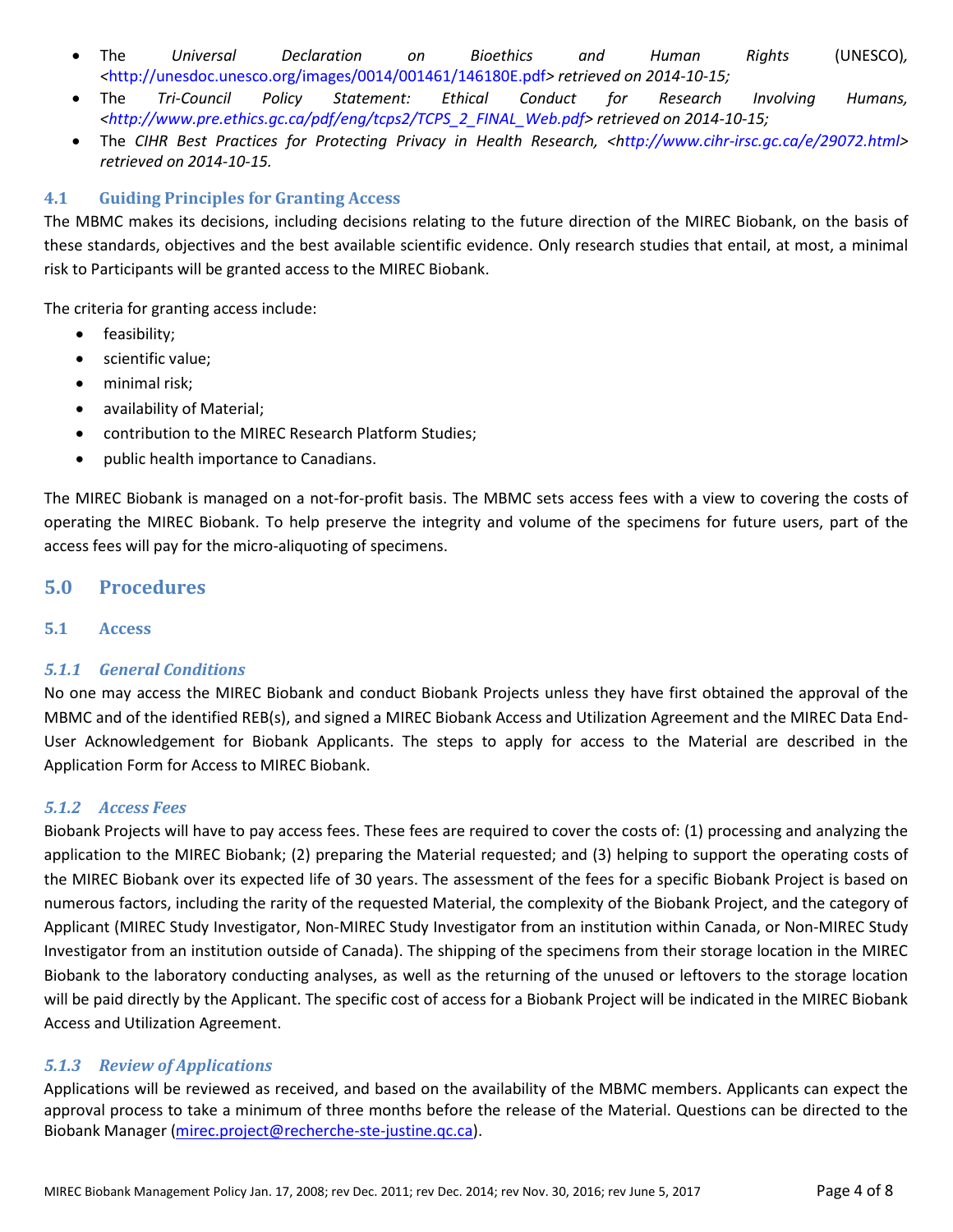### *5.1.4 Access Restrictions*

The MBMC will approve applications for Biobank Projects that are compatible with Participants' consent.

No subsets of specimens stored in the MIREC Biobank will be provided: any laboratory analysis must be conducted on the full set available, with the exception of the human milk and maternal hair specimens collected as part of the MIREC Study.

MIREC samples cannot be used for validating the precision of a laboratory method. Repeat analyses are not allowed. In the case where the laboratory is confident that specific individual test results are not valid, these results should be replaced by a code from the preset list provided by the Biobank Manager.

### *5.1.5 Special Considerations for Milk Specimens*

Requests to access the human milk specimens must also be approved by the Human Milk Biobank Management Sub-Committee, which will evaluate the merit of the request for the human milk.

#### *5.1.6 Inclusion of Material from Biobank Projects*

Any new data created as part of a Biobank Project must be sent to CHU Sainte-Justine for inclusion in the MIREC Biobank (e.g., laboratory results, linkage to other datasets). In addition, the Applicant must return, at his/her expense, all remaining specimens to the MIREC Biobank with information on the handling and processing of the specimens (e.g., freeze-thaw cycle, storage temperatures, volume remaining).

### **5.2 Use, Confidentiality and Storage of the Material**

The Biobank Manager is responsible for ensuring that Material is stored under secure conditions in line with current good practices, and ensuring that specimens are stored under optimal conditions that are scientifically appropriate. To that end, the MBMC can adopt and update storage policies and procedures, and make all necessary arrangements for the storage of Material, including arranging to have third parties store the Material. For Biobank Projects, the storage and shipping requirements for the Material will be outlined in the MIREC Biobank Access and Utilization Agreement.

All Material is identified only by a Participant ID and stored separately from any identifying information such as the Participant's name or address.

Additional information concerning storage of the Material is presented in section 6.3.1. Specimens are stored in one of the locations mentioned in section 6.3.1 after analyses planned as part of approved MIREC Research Platform Studies have been conducted.

#### **5.3 Destruction of the Material**

The Biobank Manager will arrange to have the Material destroyed 30 years after the end of the analyses planned for the original MIREC Study, according to procedures that are considered appropriate at that time. These analyses are still ongoing.

Out of respect for Participants' autonomy, Participants have the right to withdraw from the MIREC Biobank at any time. Upon request, the Biobank Manager will arrange to have any stored Material from the Participant destroyed as soon as reasonably possible. This Material will therefore be unavailable for any new Biobank Project and future Follow-up Studies.

#### **5.4 Role of CHU Sainte-Justine**

CHU Sainte-Justine is the coordinating center and custodian of the Material, and a party to the access agreement. It employs the personnel responsible for coordinating the central operations of the MIREC Biobank, including the Biobank Manager, and administers the funds received from Funders and access fees.

No one may undertake MIREC Research unless CHU Sainte-Justine has negotiated a satisfactory agreement with the concerned party in consultation with the MBMC.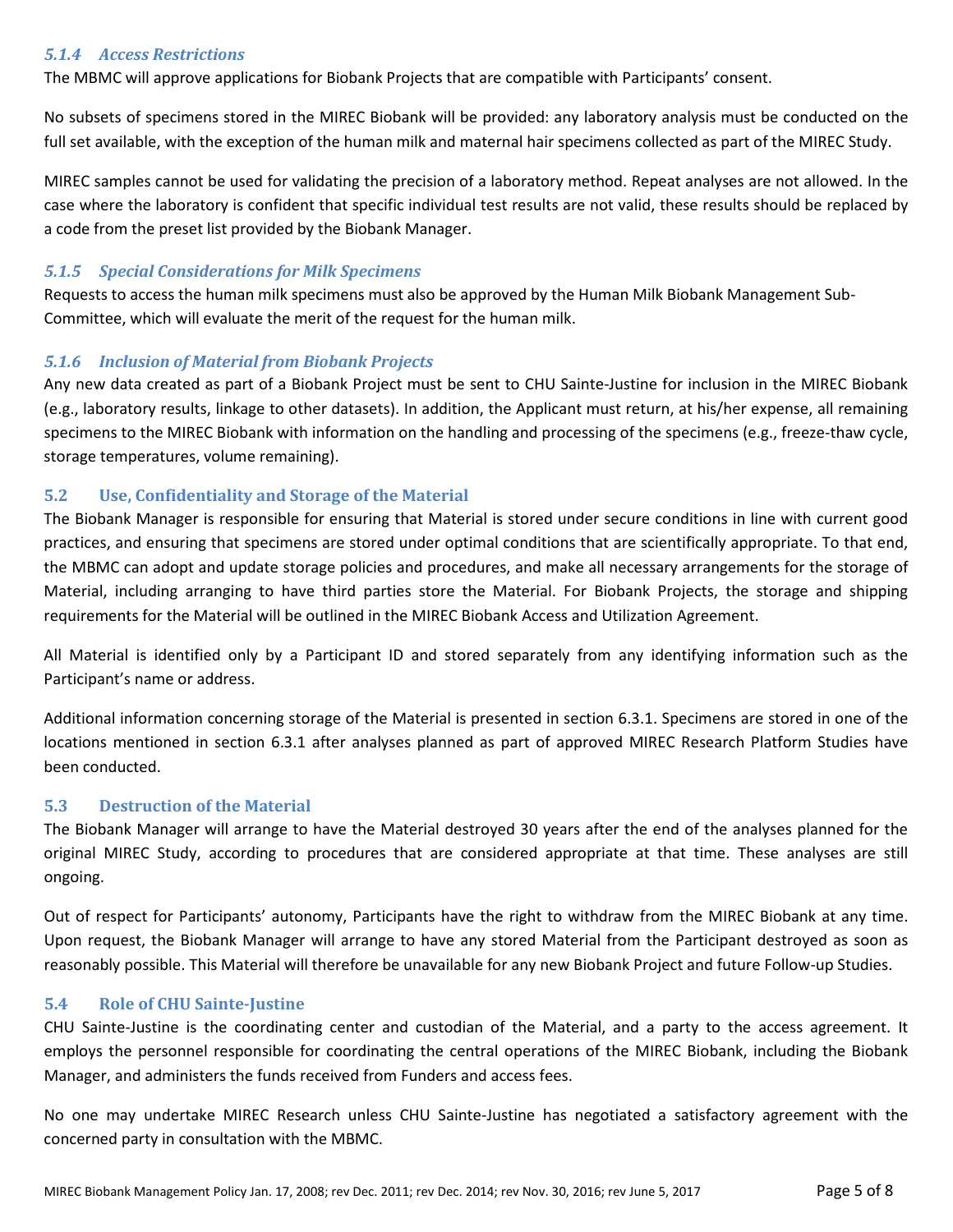## **5.5 Communication of Results to Participants**

The results of analyses of the specimens are generally not communicated to Participants. However, the REBs involved in reviewing a Biobank Project, in collaboration with the Public Health authorities and the MBMC, could decide that one or more of the planned chemical analyses or clinical tests may be significant to the Participant's health.

This determination will be based on the following criteria:

- A chemical or clinical test has a generally accepted limit above which it can be significant to the Participant's health; and
- Effective preventive or therapeutic measures are available to address the issue identified.

The Applicant of the Biobank Project must notify the Biobank Manager as soon as any such result is obtained. The Biobank Manager ensures that the results are communicated to the Participant concerned, typically through the Site or the Site Investigator and, if appropriate, the Participant's treating physician.

### **5.6 MBMC**

## *5.6.1 Composition*

The MBMC consists of the following individuals:

- The Biobank Manager (non-voting);
- The MIREC Study Co-Principal Investigators or their designates;
- One person with legal and ethical expertise in the management of health data, databanks and biobanks (nonvoting);
- Three representatives of the MIREC Sites and/or MIREC Studies Investigators;
- One representative of Health Canada's biomonitoring working group;
- One representative of Health Canada's Food Directorate.

The two MIREC Study Co-Principal Investigators or their designates are permanent members of the MBMC. The remaining members are nominated by the MBMC and serve five-year terms with the possibility of renewal. None of the members of the MBMC, with the exception of the Biobank Manager, will receive wages for their participation on the committee.

The three members of the MBMC that are Health Canada employees sit on the committee as employees of the Crown (public officers) and not in their own personal capacity. Accordingly, these public servants have a duty to always act in the best interest of the Crown. Information they receive as a result of participation on the MBMC will be discussed with other federal officials as necessary. Any information received may be subject to an Access to Information Request and therefore possibly be disclosed in accordance with the Act (subject to exceptions).

### *5.6.2 Powers*

The MBMC is responsible for the strategic direction of the MIREC Biobank, and has the power to:

- Make all decisions of a scientific or administrative nature concerning the operation, maintenance and continuation of the MIREC Biobank, including updating the MIREC Biobank Management Policy, the MIREC Research Platform Knowledge Transfer Policy, the MIREC Biobank Access and Utilization Policy, the MIREC End-User Acknowledgement and application forms, as needed;
- Set priorities for the use of the MIREC Biobank;
- Approve, reject, or propose modifications to Biobank Projects that propose to use Material, and establish access fees for Biobank Projects;
- Review and approve annual and final progress reports submitted by the Applicant of the Biobank Project.

The MBMC is also responsible for establishing rules and procedures to address the following matters, and updating such procedures as necessary: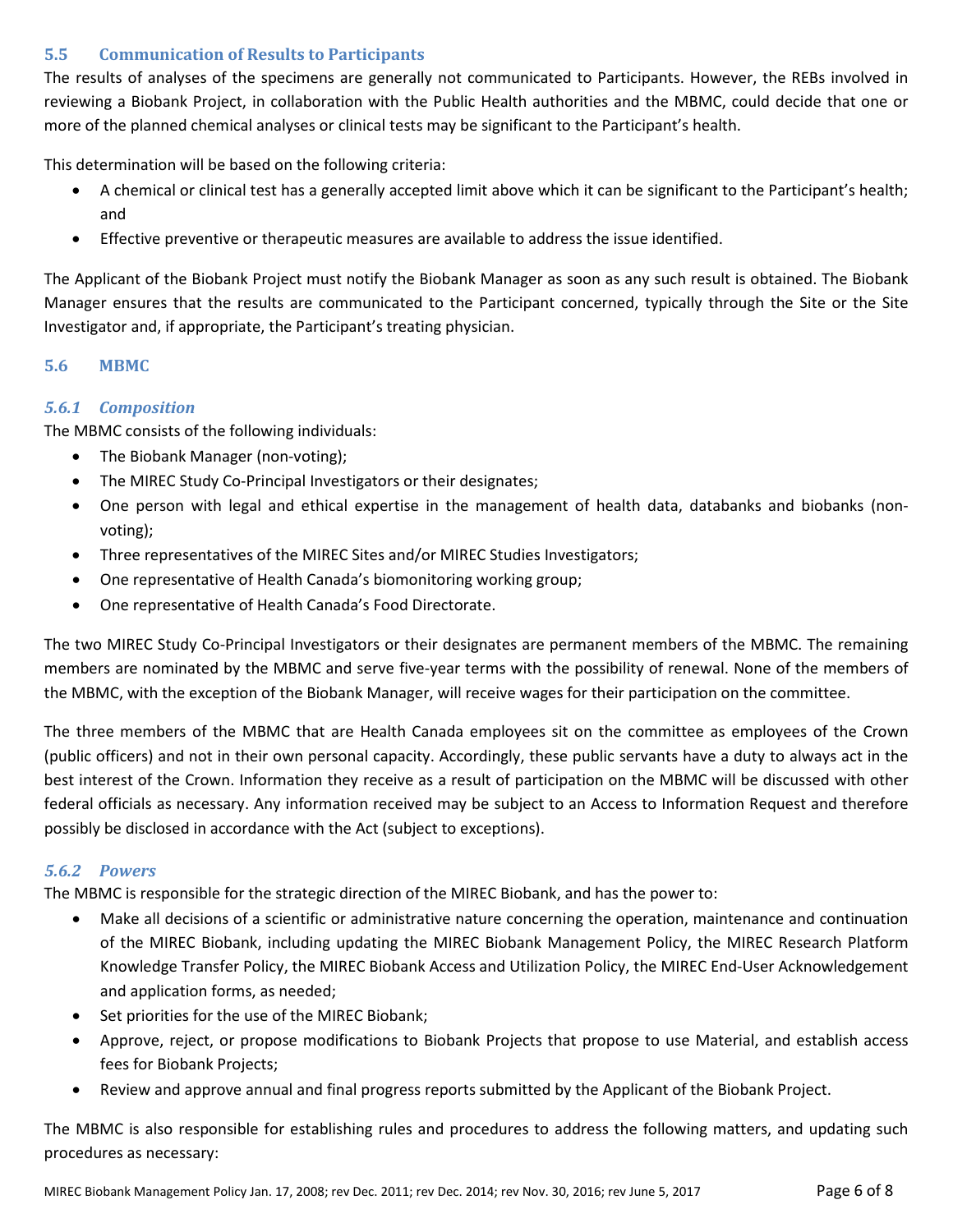- Inventorying and tracking of specimens;
- Auditing of the specimen tracking system to ensure that the information it contains is accurate.

## *5.6.3 Meetings*

The review of a Biobank Project by the MBMC is done either by email consultation or teleconference. The applications are reviewed as received..

If members of the MBMC feel that external scientific advice is needed on a particular application, they may seek that advice prior to making a decision.

In order to be approved, a Biobank Project will need the support of the majority. Therefore a tied vote will be considered as a refusal. The MBMC will provide comments to the Applicant, who will be free to re-submit once the comments have been addressed.

### *5.6.4 Conflicts of Interest*

Members of the MBMC should inform the committee about any potential conflicts of interest and provide the committee with an opportunity to determine whether they should participate in the assessment of a research project. However, they would not be allowed to vote on the application. A member of the MBMC who is an Applicant, Co-Applicant, or supervises an Applicant on a proposed Biobank Project is an example of conflict of interest.

### **5.7 Biobank Manager**

The Biobank Manager is responsible for the day-to-day operations of the MIREC Biobank. The Biobank Manager ensures that the MBMC's decisions are carried out efficiently and in compliance with any applicable norms related to safety, privacy and confidentiality. The Biobank Manager may recommend that CHU Sainte-Justine hire personnel or purchase equipment in order to further the objectives of the MIREC Biobank.

### **5.8 Publications and Presentations**

Publications and presentations based on MIREC Research Platform Studies are governed by the MIREC Research Platform Knowledge Transfer Policy. No one may publish or report results that were derived from the use of Material from the MIREC Biobank, except in compliance with the MIREC Research Platform Knowledge Transfer Policy.

### **5.9 Amendments**

The MBMC may amend this policy from time to time, as it deems appropriate. Amendments may be necessary for reasons including legislative changes, the need to accommodate future MIREC Studies, and technological advances. Any amendments will be submitted to the REB of CHU Sainte-Justine and of Health Canada, and will not become effective unless their approval is obtained. The Biobank Manager will send any such approved amendments to all concerned parties, and the conditions under which they become binding will be established through written agreements between CHU Sainte-Justine and that party.

## **6.0 Additional Information**

### **6.1 Contact Information for the Biobank Manager**

MIREC Study CHU Sainte-Justine 3175, Côte-Sainte-Catherine Montreal, Quebec Canada H3T 1C5 Tel: 514-345-4931, ext. 4267 mirec.project@recherche-ste-justine.qc.ca